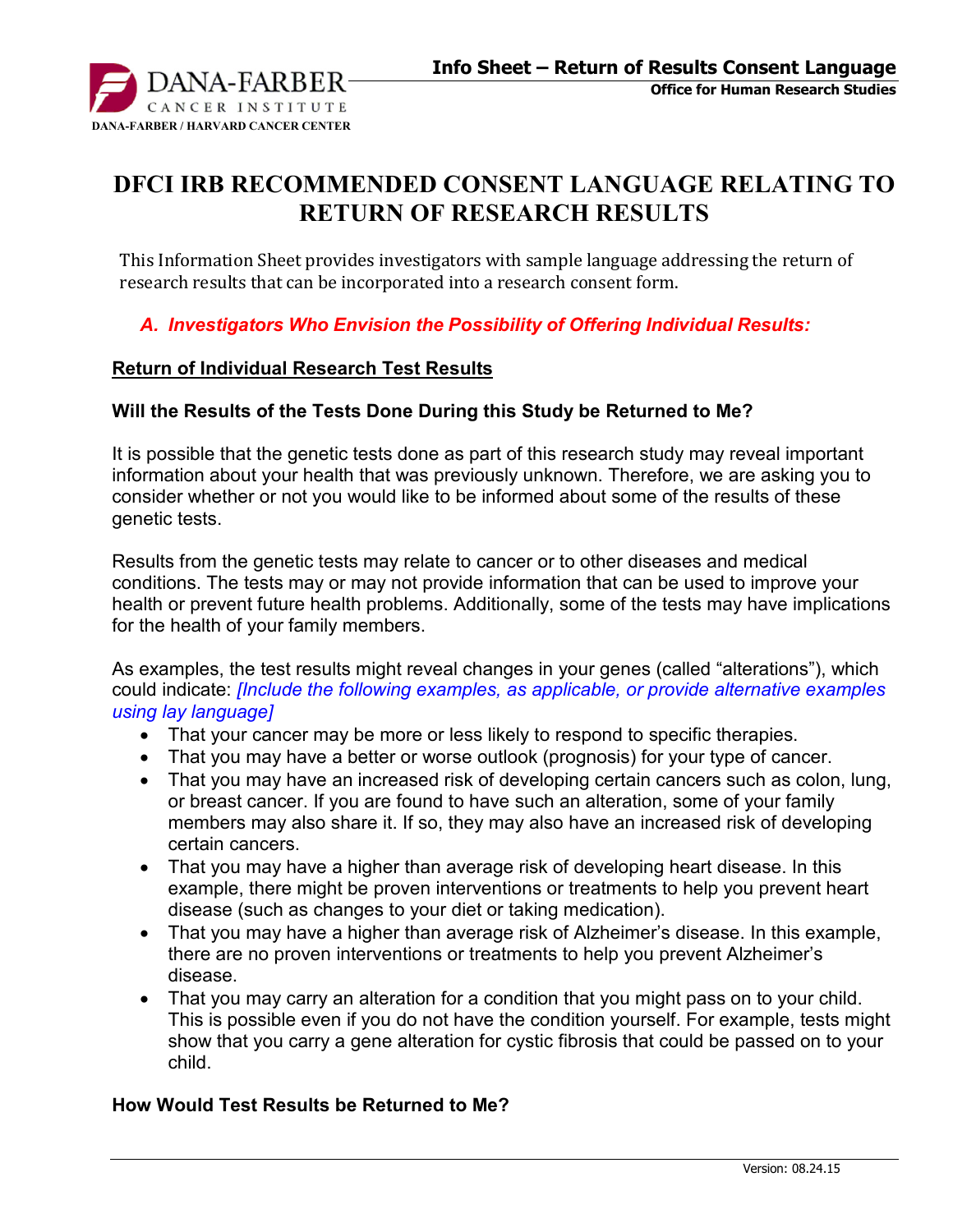If you choose to be informed about some of the results of genetic tests done during this study, or if we need to inform you about them as described below, then we will *[Describe how results would be returned. E.g., "provide them to your primary doctor who will discuss them with you" or "provide them to you directly" (if given to participants directly, then specify whether this will be done in writing, over the phone, in person, etc.) Note that, in general, the IRB requires that results be returned to the participant's physician]*.

*[When applicable, include the following:]* We will offer genetic counseling, if you wish, to help you understand the potential implications of this kind of genetic information for you and for your family members.

At the end of this form, we will also ask you to provide the name and contact information for an individual, such as a friend or family member, with whom you would like information about your genetic tests to be shared in case you are not able to receive it yourself.

### **What are the Risks of Receiving Test Results?**

There may be risks of receiving your test results. Learning that you or your family members have an increased risk of disease or poor disease outlook (prognosis) may cause you emotional and psychological distress. Family members could also be upset to learn that they may be at risk for cancer or other diseases and that they learned this through your participation in this study. If you find the information you receive upsetting, you may speak with the research doctor or ask to be referred for additional emotional support.

Another risk is that your test results could lead to genetic discrimination. A Federal law, called the Genetic Information Nondiscrimination Act (GINA), generally makes it illegal for health insurance companies, group health plans, and most employers to discriminate against you based on your genetic information. However, this law does not protect you against genetic discrimination by companies that sell life insurance, disability insurance, or long-term care insurance.

The tests done during this study will not detect every possible gene alteration. You may still have an alteration that is important to your health but which the test results do not show. Therefore, one risk is that you may be falsely reassured about your health if we do not report specific findings to you. There is also a possibility that the test results may be inaccurate. We try to reduce this possibility by only reporting results from tests performed in a laboratory that is certified by the government for consistency and accuracy (called a CLIA-certified laboratory).

Additionally, there may be risks from receiving the results that are not known at this time.

### **Participant Options**

Please think about whether or not you would like to be informed of the results of your genetic tests. If you decide not to receive the test results, you can still participate in the research study and you will not be penalized or lose any benefits to which you are otherwise entitled.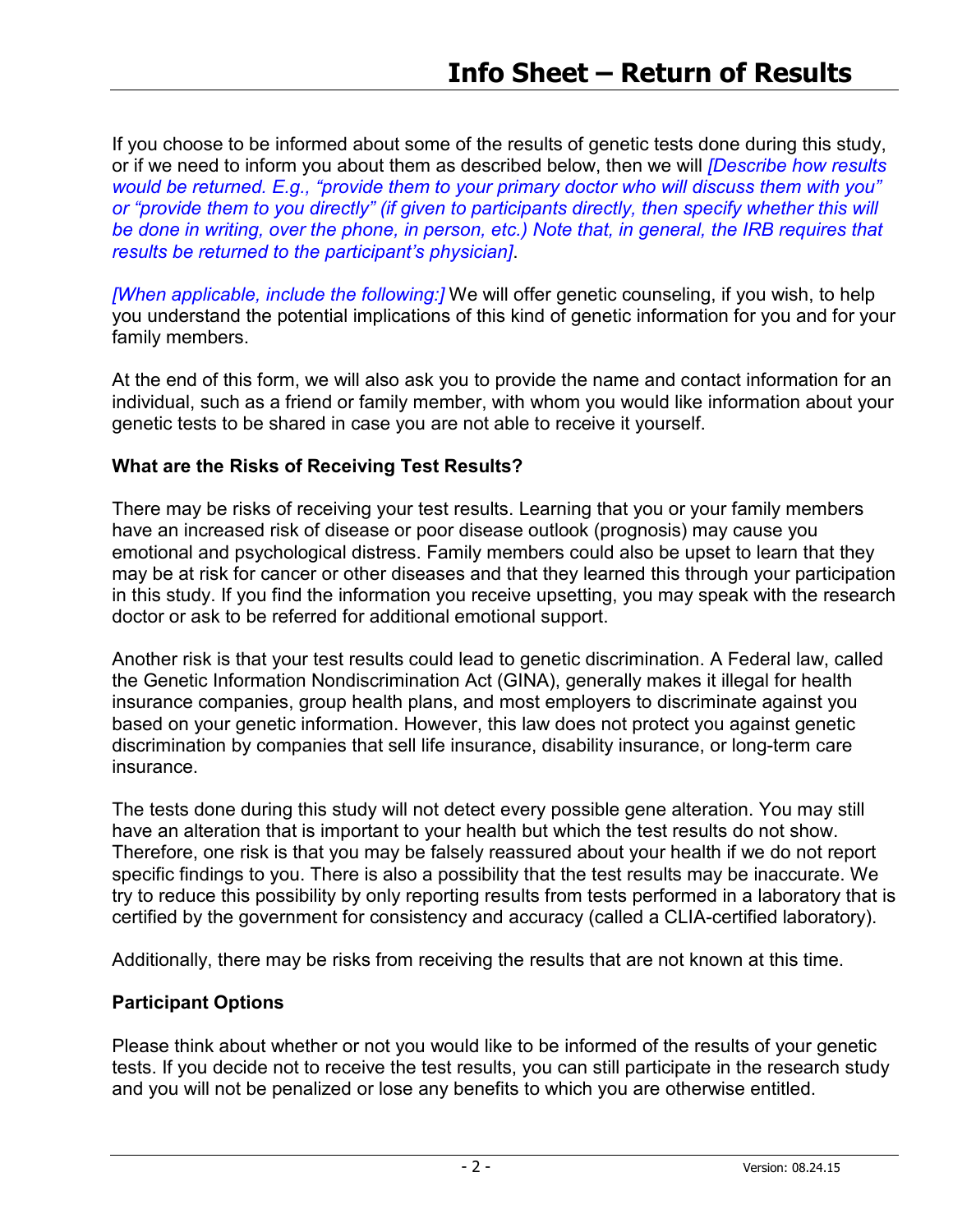We will honor your choices as best we can, and in general, the results from genetic tests will only be given to you if you have given us permission to do so. However, if the tests reveal information about a gene alteration that can significantly compromise your health in the near future, and if we have proven ways to treat or reduce that health risk, then we may tell you about the test results in order to give you the best medical care possible. If this situation arises, the study investigators may tell you information about this alteration even if you have not previously given us your permission to do so.

You may change your response(s) to the question(s) below at any time. If you would like to change your response(s), then please contact your research doctor.

#### *Investigators may ask participants a single global question regarding return of test results. For example:*

Please indicate whether or not you want to be informed of the results of your genetic tests which could be important for your health.

| $\Box$ Yes | <b>Initials</b> |             |
|------------|-----------------|-------------|
| $\Box$ No  | <b>Initials</b> | <b>Date</b> |

*Alternately, investigators may identify a set of relevant categories of findings and ask participants to indicate their preferences within each category. For example (include each of the following only if applicable):*

- **1. Please indicate whether or not you want to be informed of results of your genetic tests** *related to cancer* **that...**
	- a . Might tell you that you have a **better** than average outlook (prognosis) for your type of cancer.

| $\Box$ Yes | <b>Initials</b> | <b>Date</b> |
|------------|-----------------|-------------|
|            |                 |             |

| $\Box$ No | <b>Initials</b> | Date |
|-----------|-----------------|------|
|           |                 |      |

b . Might tell you that you have a **worse** than average outlook (prognosis) for your type of cancer.

| $\Box$ Yes | <b>Initials</b> | Date |
|------------|-----------------|------|
| $\Box$ No  | <b>Initials</b> | Date |

c . Might identify you (and possibly your family members) as having an increased risk of developing certain cancers.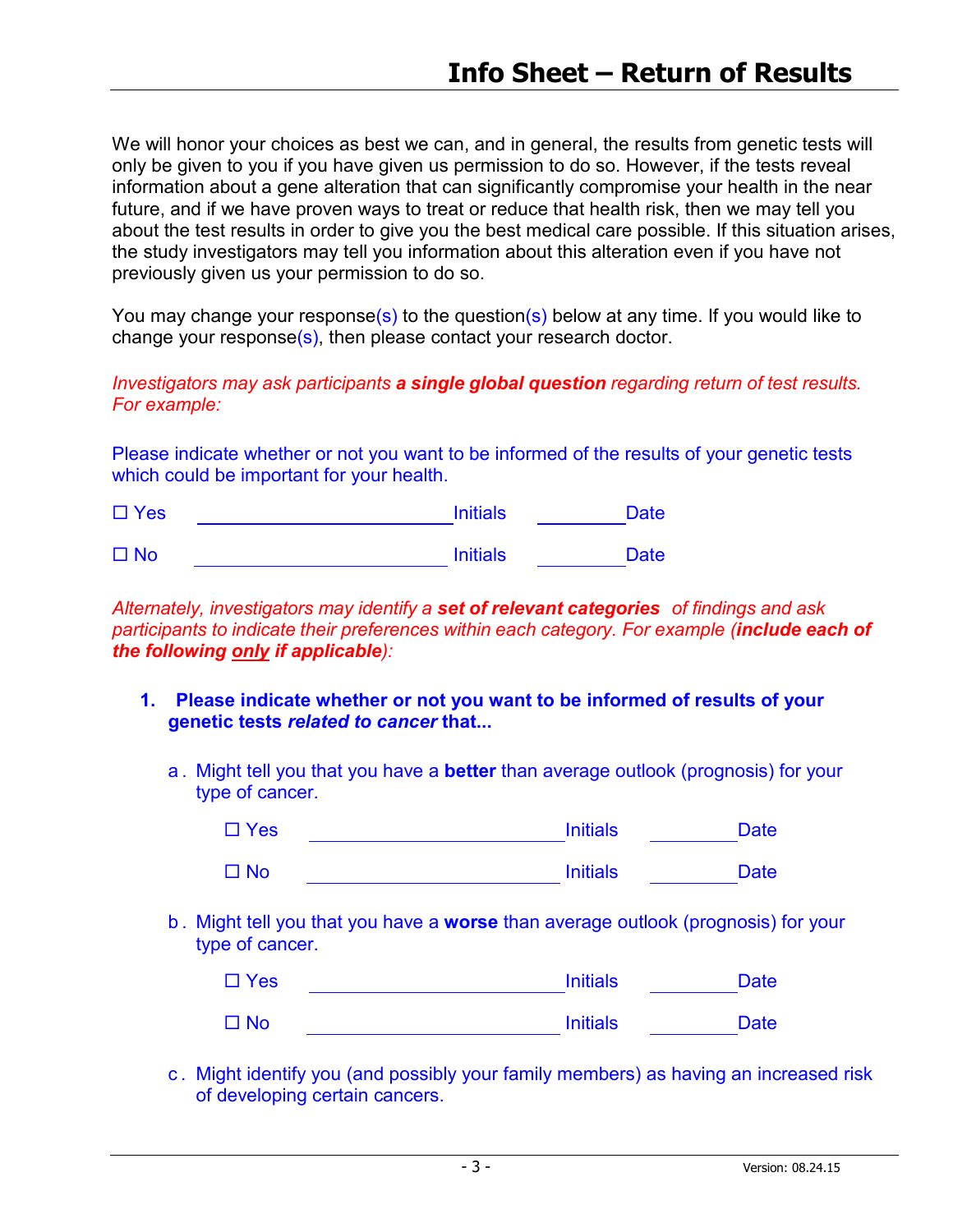# **Info Sheet – Return of Results**

| $\Box$ Yes               | <b>Initials</b>                                                                                                                                                                                           | <b>Date</b> |
|--------------------------|-----------------------------------------------------------------------------------------------------------------------------------------------------------------------------------------------------------|-------------|
| $\Box$ No                | <b>Initials</b>                                                                                                                                                                                           | <b>Date</b> |
| medications.             | d. Might tell you about how your body handles chemotherapy or other cancer                                                                                                                                |             |
| $\Box$ Yes               |                                                                                                                                                                                                           | <b>Date</b> |
| $\Box$ No                | <b>Initials</b>                                                                                                                                                                                           | <b>Date</b> |
|                          | e. Might qualify you for a clinical study of an investigational drug.                                                                                                                                     |             |
| $\Box$ Yes               | <b>Initials</b>                                                                                                                                                                                           | <b>Date</b> |
| $\Box$ No                | <b>Initials</b>                                                                                                                                                                                           | <b>Date</b> |
|                          | Please indicate whether or not you want to be informed of results of your<br>genetic tests unrelated to cancer that<br>a. Might identify you (and possibly your family members) as having a condition, or |             |
|                          |                                                                                                                                                                                                           |             |
|                          | having an increased risk of developing a condition, other than cancer, that can be                                                                                                                        |             |
| treated or prevented.    |                                                                                                                                                                                                           |             |
| $\Box$ Yes               | <b>Initials</b>                                                                                                                                                                                           | <b>Date</b> |
| $\Box$ No                | <b>Initials</b>                                                                                                                                                                                           | <b>Date</b> |
| be treated or prevented. | b. Might identify you (and possibly your family members) as having a condition, or<br>having an increased risk of developing a condition, other than cancer, that cannot                                  |             |
| $\Box$ Yes               | <b>Initials</b>                                                                                                                                                                                           | <b>Date</b> |
| $\square$ No             | <b>Initials</b>                                                                                                                                                                                           | <b>Date</b> |
| $\mathbf{C}$ .           | Might identify you as carrying a gene alteration for a non-cancer-related condition<br>that you might pass on to a child (even if you do not have the condition yourself).                                |             |
| $\Box$ Yes               | <b>Initials</b>                                                                                                                                                                                           | <b>Date</b> |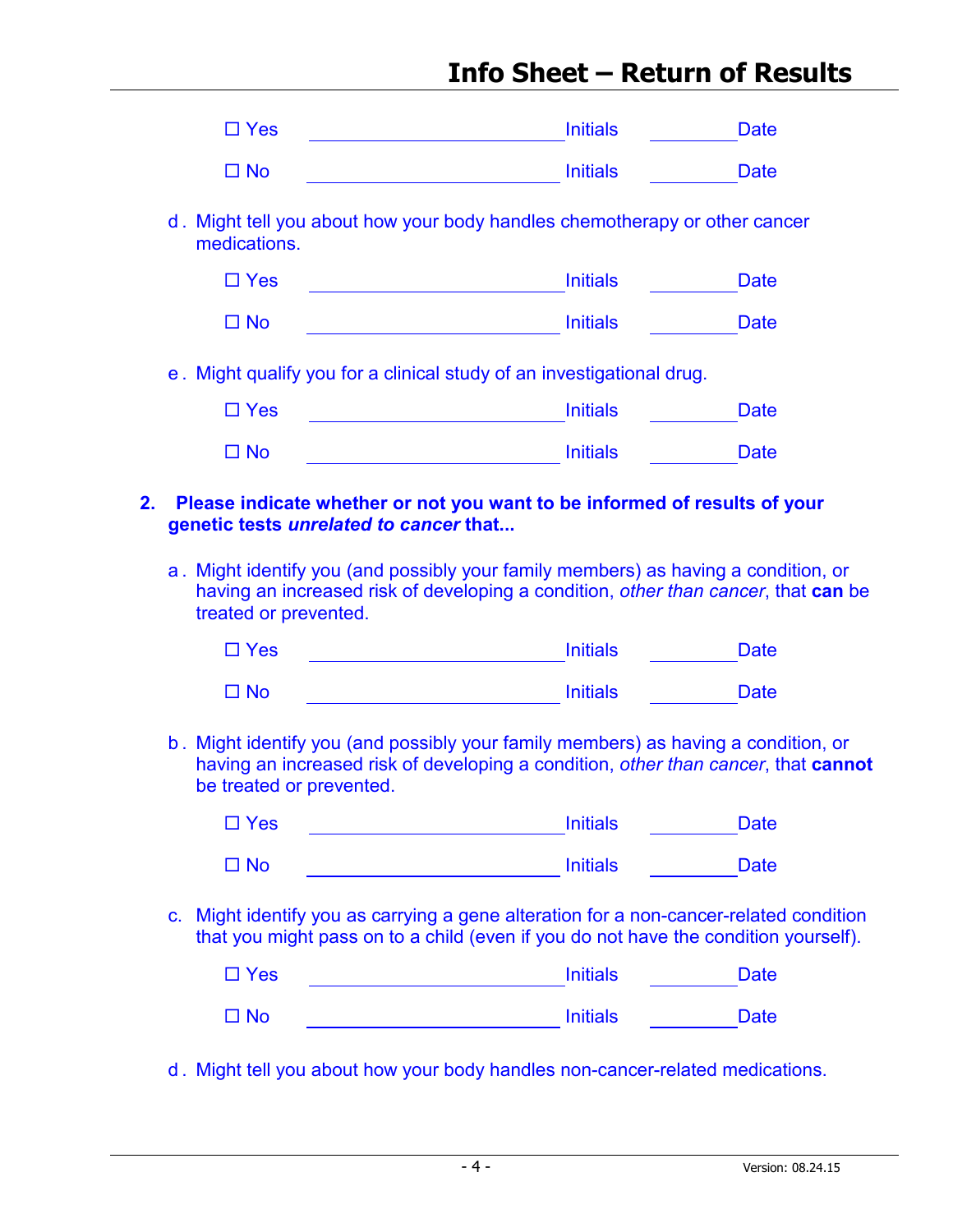# **Info Sheet – Return of Results**

| $\square$ Yes | <b>Initials</b> | <b>Date</b> |
|---------------|-----------------|-------------|
| $\square$ No  | <b>Initials</b> | <b>Date</b> |

We would like to ask you to provide the name and contact information for an individual, such as a friend or family member, with whom you would like information about your genetic tests to be shared in case you are not able to receive it yourself. This person would be given the information described above which you have indicated that you would like to receive. Name: \_\_\_\_\_\_\_\_\_\_\_\_\_\_\_\_\_\_\_\_\_\_\_\_\_\_\_\_\_\_\_\_\_\_\_\_\_\_\_\_\_\_\_\_\_\_\_\_\_\_\_\_\_\_\_\_

| Relationship: |
|---------------|
|---------------|

\_\_\_\_\_\_\_\_\_\_\_\_\_\_\_\_\_\_\_\_\_\_\_\_\_\_\_\_\_\_\_\_\_\_\_\_\_\_\_\_\_\_\_\_\_\_\_\_\_\_\_\_\_\_\_\_\_\_\_\_\_\_

Other Contact Information (such as email address or mailing address, if available):